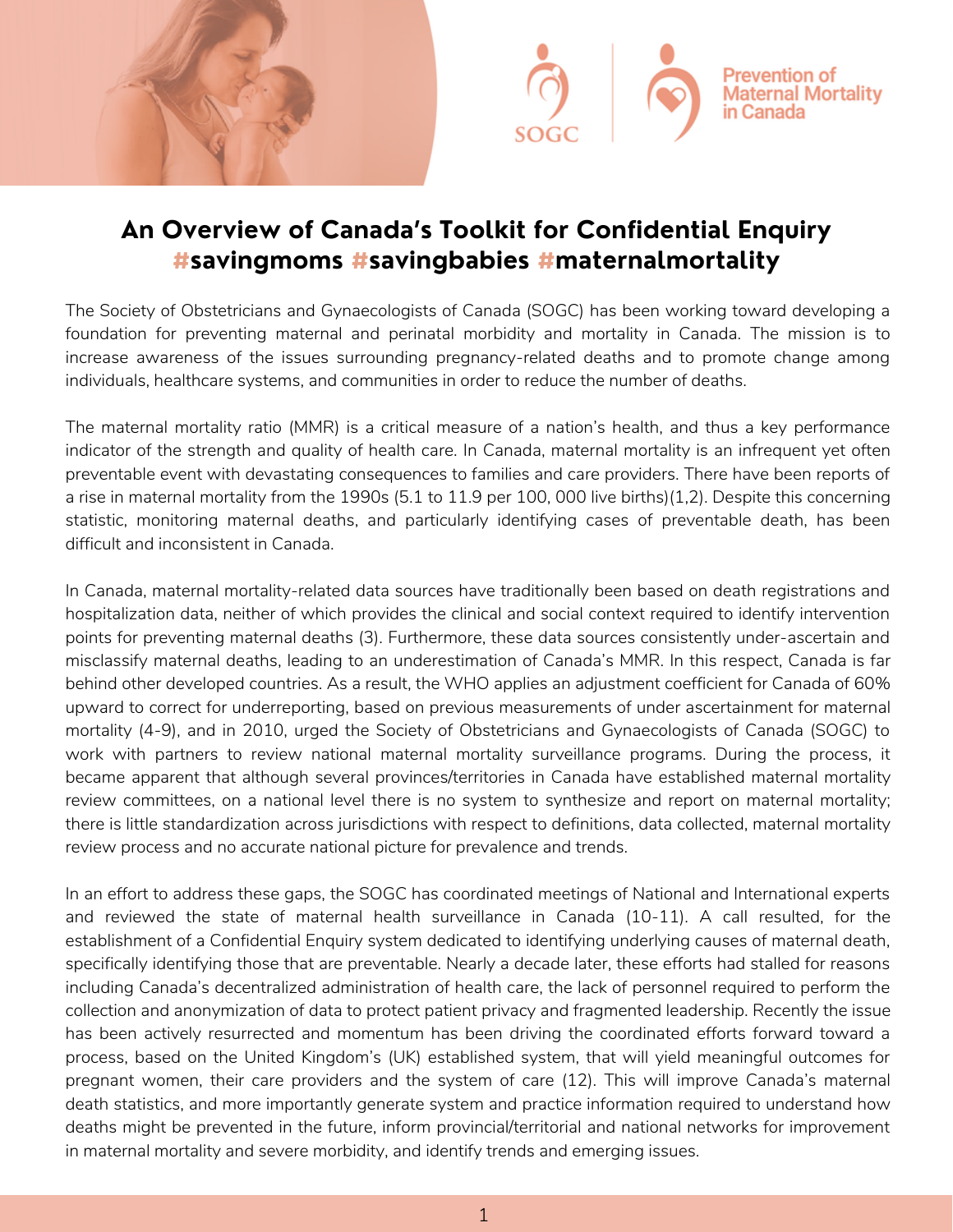



In the UK, the Confidential Enquiry into Maternal Death is a legislated surveillance program that captures information from midwives, obstetricians, coroners, and members of the public anytime a maternal death occurs. Early in its establishment in 2012, it identified double the number of maternal deaths compared to reports that relied on vital statistics alone (12). The Confidential Enquiry has also shown that a substantial fraction of maternal deaths resulted from suboptimal care, and is working towards system‐wide changes to prevent this (12).

Identifying women at higher risk for severe maternal morbidity and maternal death is not easy. There have been significant shifts in the demographics of child‐bearing population in Canada and factors such as advanced maternal age; prevalence of significant medical co-morbidities (i.e., increased rates of obesity; diabetes; mental illness; and substance use); a growing refugee and immigrant population with different risks and susceptibilities; are all leading to a new set of contributing causes of maternal mortality that the existing system was not designed to measure and is unequipped to analyze. Emerging knowledge also underscores the critical importance in understanding the causes of maternal deaths, the circumstances, and the complexities that surround them. Recent US data show that over 60% of pregnancy-related maternal deaths were preventable (13). We suspect the same would be true for Canada, but we have no data to confirm this. Which means we cannot implement interventions to save lives.

Maternal mortality is the tip of the iceberg when it comes to maternal health, with estimates of another 75 to 100 women experiencing severe complications for every woman who dies as a result of being pregnant. Evidence from the United States suggests that there is a direct relationship between the probability of a woman dying during childbirth or in the 42 days following pregnancy termination and the number of risk factors and/or morbidities that are present. In the United Kingdom (UK) and in the United States (USA), a number of comprehensive studies have shown that substance use and mental health contribute significantly to maternal deaths, (14‐19) the magnitude which can only be realized with capturing information that may not be contained in basic medical records and may extend beyond 42 days post delivery. More specifically, in the UK between 2013 and 2015, two thirds of the women who died within a year of their pregnancy had pre‐existing physical or mental health problem (14) . Massachusetts maternal mortality review data indicate that deaths attributable to substance use rose from 8.7% in 2005 to 41.4% in 2014 and that 90.2% of the maternal deaths between 42 days and 365 days post‐partum were substance use‐related (20).

Both the UK and the US data also show that the causes of pregnancy-related deaths change with postpartum duration, and data sources underscore the critical importance of ascertaining and reviewing those deaths that occur after 42 days and up to 1 year post‐delivery in order to truly understand contributing factors and circumstances (13‐14). Currently, only Alberta currently defines Maternal Mortality out to 1 year post‐delivery.

Canadian provinces and territories have a critical role to play in the design and implementation of this system, as do Coroners/Medical Examiners, vital statistics, and maternal mortality review committees. The SOGC has been engaging with relevant federal and provincial leaders as well as multi‐disciplinary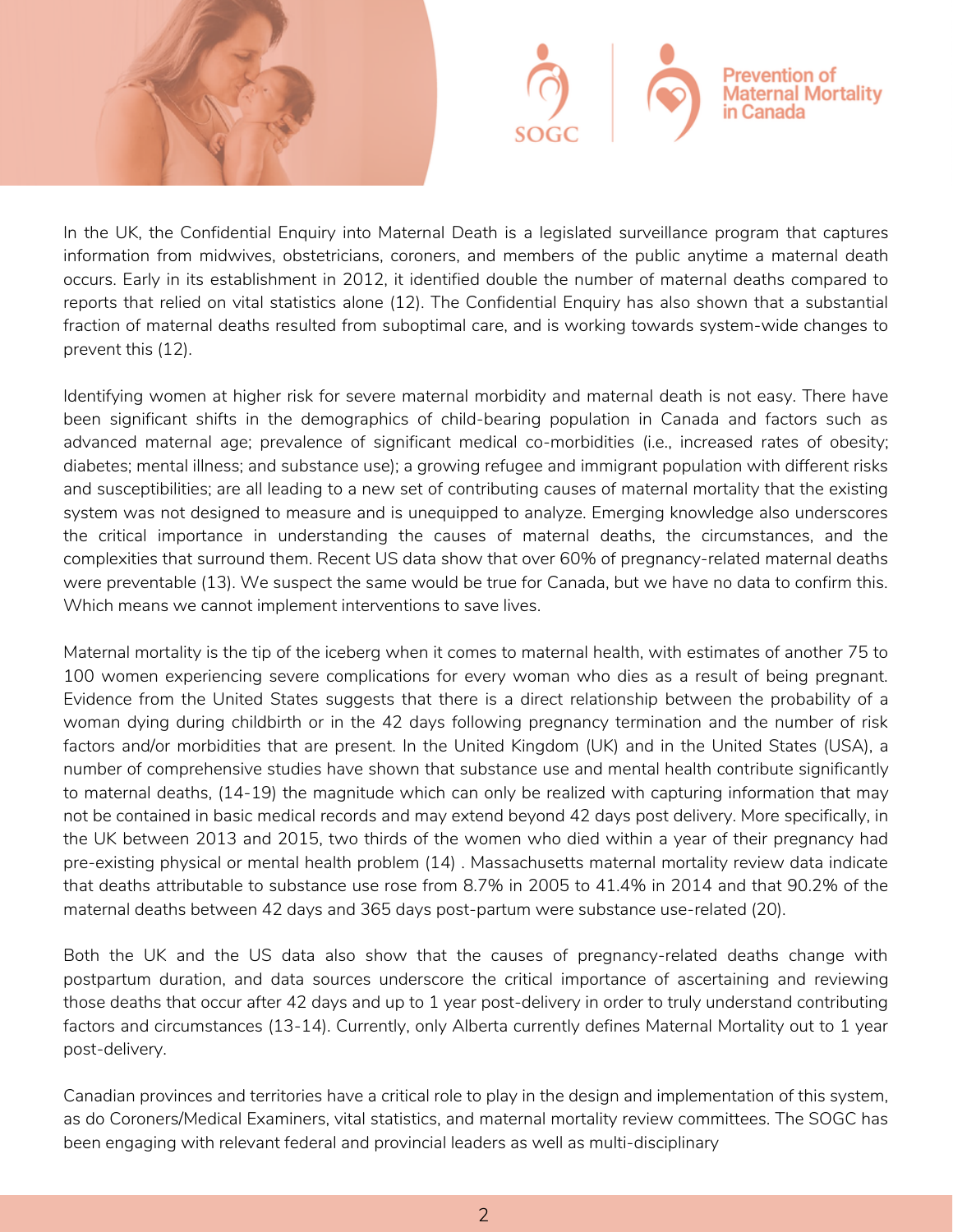



clinical experts since 2016 to develop the foundation for the process and to draft standardized definitions and a common minimum dataset of indicators that can be rolled up to tell a national story about maternal deaths in Canada. In addition, over the past 2 years, leaders of the Perinatal Programs of four provinces (BC, AB, ON and NS) have been participating in a pilot project to develop a Toolkit that includes policies and procedures, as well as standardized data/information fields, maternal mortality review best practice, reporting templates, tools, resources and knowledge translation materials that align with a Confidential Enquiry‐type system, with the ultimate goal of capturing and reviewing all maternal deaths to one year post-delivery, identifying contributory factors and opportunities for prevention. The ultimate goal is to eliminate all future preventable deaths in Canada.

The Toolkit consists of materials that are standardized enough to provide useful templates for maternal mortality review, but flexible enough for each jurisdiction or committee to adapt them for their own context. It is anticipated that those who are new to maternal mortality review will have the materials, tools and resources that they need to be able to initiate a process without a lot of difficulty, and with guidance from a very experienced group who are motivated and excited to provide leadership. The toolkit has elements that are based on the United States' MMRIA (1) and the UK's EMBRRACE programs (2), and includes the WHO's Maternal Death Surveillance Response Technical Guidance which is an excellent resource for all participating in Maternal mortality reviews (3).

Identifying every single maternal death is a critical factor to improving Canada's surveillance programs – if deaths are not identified as "maternal", they will not be picked up by our existing federal and provincial/territorial surveillance systems. More complete ascertainment, by implementing a confidential enquiry component to maternal death reviews, will provide accurate prevalence and allow us to determine trends, to identify priorities for recommendations and to report on the effectiveness of interventions. Identifying factors that could contribute to prevention will ultimately not only save pregnant/post-partum women, but it will also mitigate maternal morbidities and improve perinatal outcomes.

<sup>1</sup> https://reviewtoaction.org/tools/mmria

<sup>2</sup> https://www.npeu.ox.ac.uk/mbrrace-uk

<sup>3</sup> https://www.who.int/publications/i/item/9789241506083